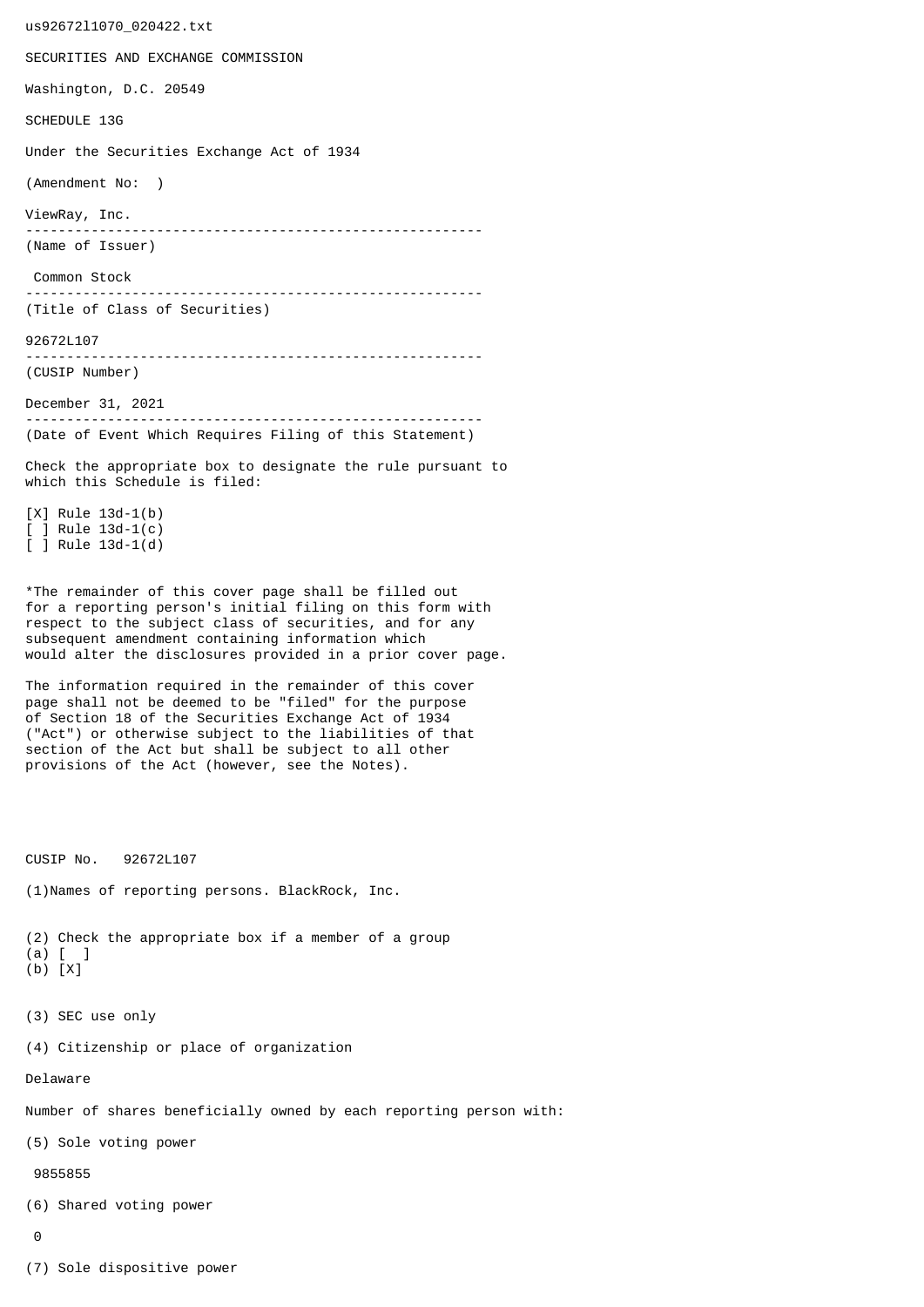```
 10004218
(8) Shared dispositive power
 \boldsymbol{\Theta}(9) Aggregate amount beneficially owned by each reporting person
  10004218
(10) Check if the aggregate amount in Row (9) excludes certain shares
(11) Percent of class represented by amount in Row 9
 5.7%
(12) Type of reporting person
HC
Item 1.
Item 1(a) Name of issuer:
            -----------------------------------------------------------------------
ViewRay, Inc.
Item 1(b) Address of issuer's principal executive offices:
 -----------------------------------------------------------------------
2 THERMO FISHER WAY
OAKWOOD VILLAGE OH 44146
Item 2.
2(a) Name of person filing:
               ----------------------------------------------------------------------
BlackRock, Inc.
2(b) Address or principal business office or, if none, residence:
 -----------------------------------------------------------------------
BlackRock, Inc.
55 East 52nd Street
New York, NY 10055
2(c) Citizenship:
                            --------------------------------------------------------------------
 See Item 4 of Cover Page
2(d) Title of class of securities:
                                       -------------------------------------------------------------------
 Common Stock
2(e) CUSIP No.:
See Cover Page
Item 3.
If this statement is filed pursuant to Rules 13d-1(b), or 13d-2(b) or (c),
check whether the person filing is a:
```
- [ ] Broker or dealer registered under Section 15 of the Act;
- [ ] Bank as defined in Section 3(a)(6) of the Act;
- ] Insurance company as defined in Section  $3(a)(19)$  of the Act;
- [ ] Investment company registered under Section 8 of the
- Investment Company Act of 1940;
- [ ] An investment adviser in accordance with Rule  $13d-1(b)(1)(ii)(E)$ ;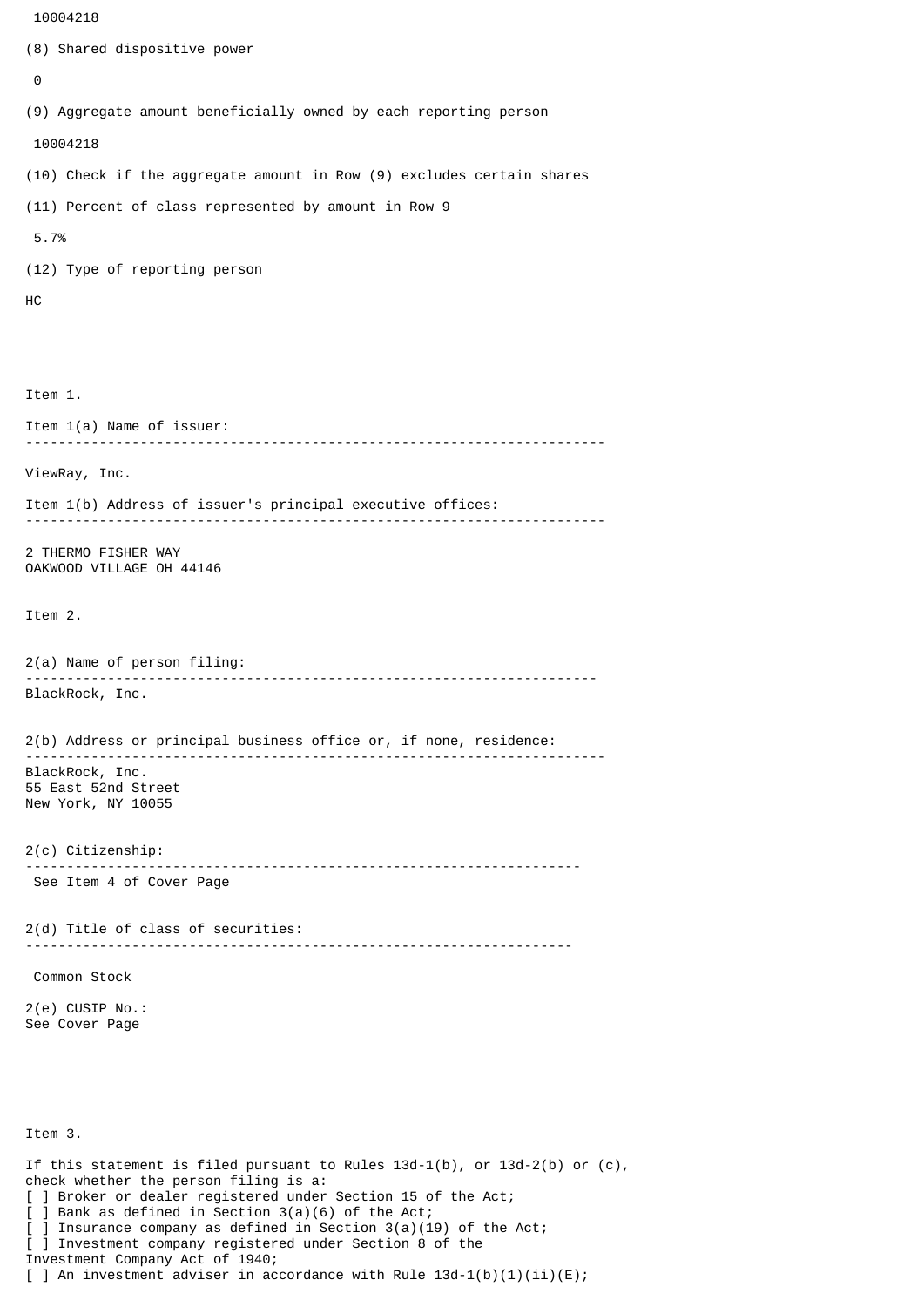[ ] An employee benefit plan or endowment fund in accordance with Rule  $13d-1(b)(1)(ii)(F);$ [X] A parent holding company or control person in accordance with Rule  $13d-1(b)(1)(ii)(G);$ [ ] A savings associations as defined in Section 3(b) of the Federal Deposit Insurance Act (12 U.S.C. 1813); [ ] A church plan that is excluded from the definition of an investment company under section  $3(c)(14)$  of the Investment Company Act of 1940; [ ] A non-U.S. institution in accordance with Rule 240.13d-1(b)(1)(ii)(J);  $\lceil$  ] Group, in accordance with Rule 240.13d-1(b)(1)(ii)(K). If filing as a non-U.S. institution in accordance with Rule  $240.13d-1(b)(1)(ii)(J)$ , please specify the type of institution: Item 4. Ownership Provide the following information regarding the aggregate number and percentage of the class of securities of the issuer identified in Item 1. Amount beneficially owned: 10004218 Percent of class 5.7% Number of shares as to which such person has: Sole power to vote or to direct the vote 9855855 Shared power to vote or to direct the vote  $\Theta$ Sole power to dispose or to direct the disposition of 10004218 Shared power to dispose or to direct the disposition of  $\Omega$ 

Item 5.

Ownership of 5 Percent or Less of a Class. If this statement is being filed to report the fact that as of the date hereof the reporting person has ceased to be the beneficial owner of more than 5 percent of the class of securities, check the following [ ].

Item 6. Ownership of More than 5 Percent on Behalf of Another Person

 If any other person is known to have the right to receive or the power to direct the receipt of dividends from, or the proceeds from the sale of, such securities, a statement to that effect should be included in response to this item and, if such interest relates to more than 5 percent of the class, such person should be identified. A listing of the shareholders of an investment company registered under the Investment Company Act of 1940 or the beneficiaries of employee benefit plan, pension fund or endowment fund is not required.

 Various persons have the right to receive or the power to direct the receipt of dividends from, or the proceeds from the sale of the common stock of ViewRay, Inc.. No one person's interest in the common stock of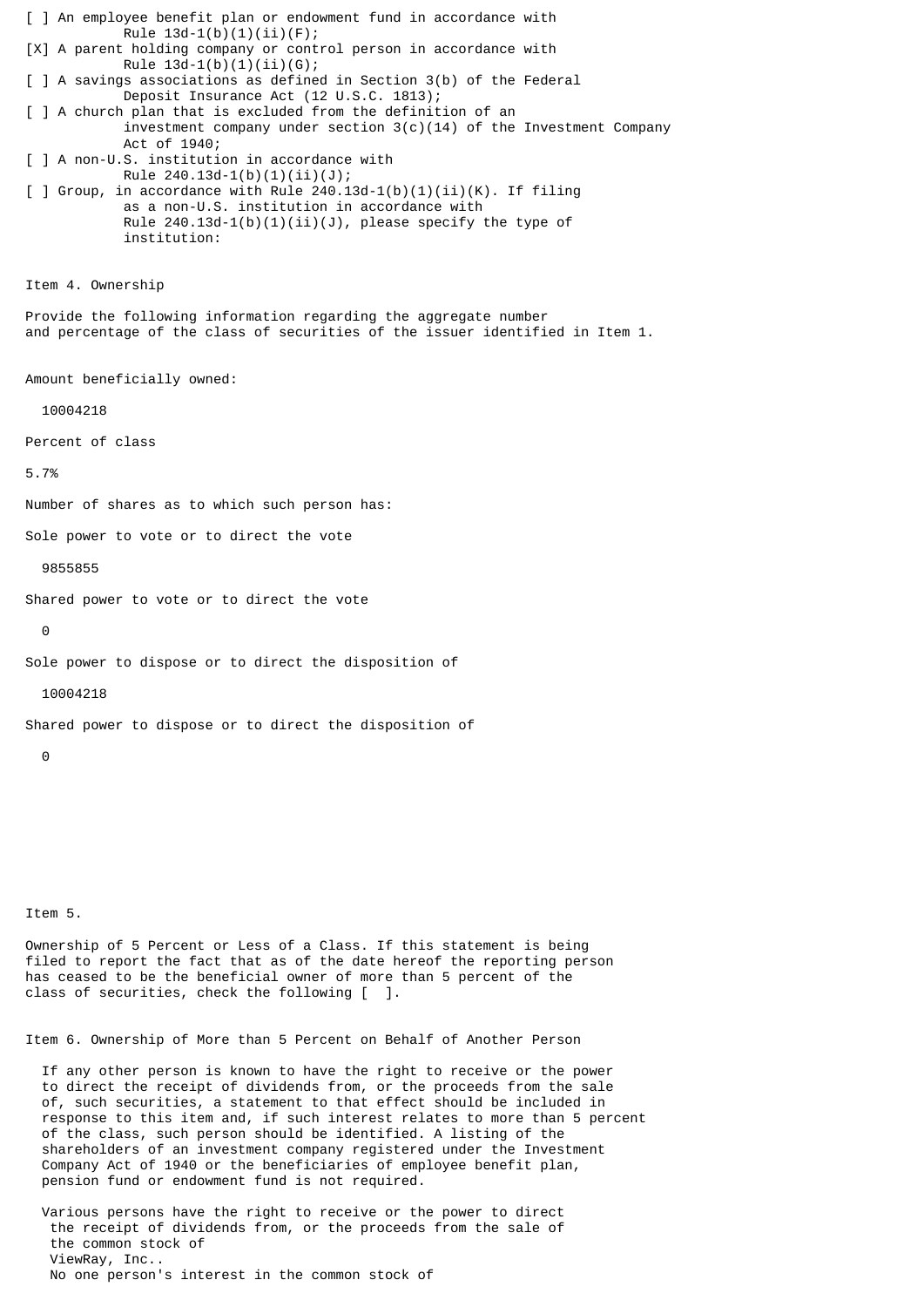ViewRay, Inc. is more than five percent of the total outstanding common shares.

Item 7. Identification and Classification of the Subsidiary Which Acquired the Security Being Reported on by the Parent Holding Company or Control Person.

See Exhibit A

Item 8. Identification and Classification of Members of the Group

If a group has filed this schedule pursuant to Rule  $13d-1(b)(ii)(J)$ , so indicate under Item 3(j) and attach an exhibit stating the identity and Item 3 classification of each member of the group. If a group has filed this schedule pursuant to Rule  $13d-1(c)$  or Rule  $13d-1(d)$ , attach an exhibit stating the identity of each member of the group.

## Item 9. Notice of Dissolution of Group

Notice of dissolution of a group may be furnished as an exhibit stating the date of the dissolution and that all further filings with respect to transactions in the security reported on will be filed, if required, by members of the group, in their individual capacity.

See Item 5.

Item 10. Certifications By signing below I certify that, to the best of my knowledge and belief, the securities referred to above were acquired and are held in the ordinary course of business and were not acquired and are not held for the purpose of or with the effect of changing or influencing the control of the issuer of the securities and were not acquired and are not held in connection with or as a participant in any transaction having that purpose or effect.

Signature.

After reasonable inquiry and to the best of my knowledge and belief, I certify that the information set forth in this statement is true, complete and correct.

Dated: February 4, 2022 BlackRock, Inc.

Signature: Spencer Fleming

-------------------------------------------

Name/Title Attorney-In-Fact

The original statement shall be signed by each person on whose behalf the statement is filed or his authorized representative. If the statement is signed on behalf of a person by his authorized representative other than an executive officer or general partner of the filing person, evidence of the representative's authority to sign on behalf of such person shall be filed with the statement, provided, however, that a power of attorney for this purpose which is already on file with the Commission may be incorporated by reference. The name and any title of each person who signs the statement shall be typed or printed beneath his signature.

Attention: Intentional misstatements or omissions of fact constitute Federal criminal violations (see 18 U.S.C. 1001).

Exhibit A